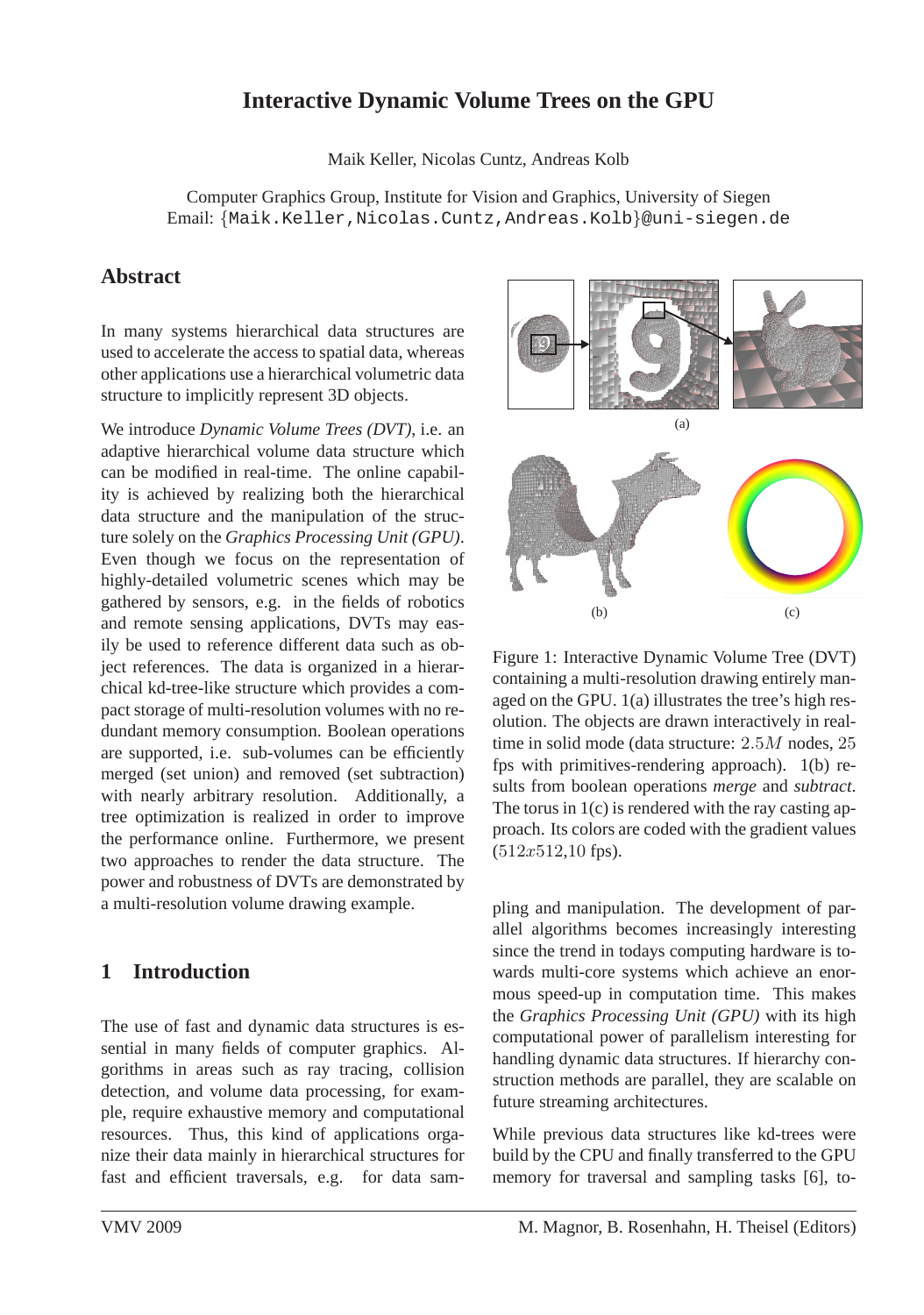day's techniques generate even complex data hierarchies directly on the GPU [31]. Thus, a relatively expensive latency for copying data structures is avoided. The topic of GPU-updated sparse and adaptive structures is an area of focus for active research such as ray-tracing [23] and collision detection [7] as well as for representing static objects [3].

In this paper we introduce *Dynamic Volume Trees (DVT)*, a hierarchical data structure in connection with online processing capabilities including the following contributions:

- The main element of DVT is a kd-tree-like hierarchical volume tree which is completely built and managed by the GPU.
- DVT supports GPU-updated operations, i.e. merging and subtraction of sub-volumes with (nearly) arbitrary resolution and at interactive frame-rates.
- Interactive compactification is performed directly on the GPU.
- Regarding the representation of dynamic objects, two rendering approaches are proposed for visualizing DVTs, one is based on a geometry-shader and a "per primitive rendering" for each voxel, whereas the second approach implements a ray casting algorithm.

The development of DVTs aims at the generation of volume models from real sensor data in robotics and remote sensing applications which are still topic of our current research. Therefore, the power and robustness of the data structure is demonstrated by a multi-resolution volume drawing example. It supports simple CSG operations as well as the voxelization of polygon models which are transferred into 3D volumes and then merged into the tree structure within a few milliseconds.

This paper is structured as follows: We start with an overview of the previous work in Sec. 2, followed by a conceptual overview over DVTs (Sec. 3). A detailed description of the DVT-implementation is presented in Sec. 4. Then, in Sec. 5, we present the volume drawing application and the evaluation of the data structure. Finally, Sec. 6 concludes this paper and comments on future work.

## **2 Background**

Data structures such as kd-trees, grids, or bounding volume hierarchies are especially required in areas of high performance algorithms but the relative effectiveness of these structures varies tremendously depending on the application. It is a general problem how to build or update these data structures and it has been extensively discussed in the field of ray tracing, but it is also applicable to other areas such as collision detection [13, 16] and sorting [14].

Any approaches in the context of dynamic data structures can be classified into three categories. The first category is characterized by reconstructing the entire data structure whenever the scene has changed. Shevtsov et al. [27] rebuild a kd-tree from scratch in every frame, for example. Thus, knowledge of the animation path or other constraints is not required. The primary disadvantage of this approach is that it can be expensive to completely rebuild the data structures especially for large scenes and sophisticated structures.

Secondly, if the majority of the scene remains static, a significant coherence exists among subsequent frames. A complete reconstruction of the data structure is substituted just by updating the parts which have changed. Incremental updates have been proposed for *Bounding Volume Hierarchies* (BVHs) [16], for instance. The major drawback of this approach is that its feasibility significantly depends on the kind of changes which are present in the scene, thus the structure tends to degrade after several updates, especially if the structures' overall topology is not updated.

Finally, the last category contains approaches which are applicable for scenes consisting of a large set of (rather) static objects. The idea is to pre-compute an acceleration structure for the static parts and to separate it from the dynamic geometry. An additional top-level acceleration structure might be necessary which includes coordinate-system transformation nodes in order to recompose the entire scene [20, 28].

One of the first approaches proposing a dynamic data structure for ray tracing applications has been presented by Reinhard et al. [25], which allowed the insertion and the deletion of objects in constant time. The structure is based on hierarchi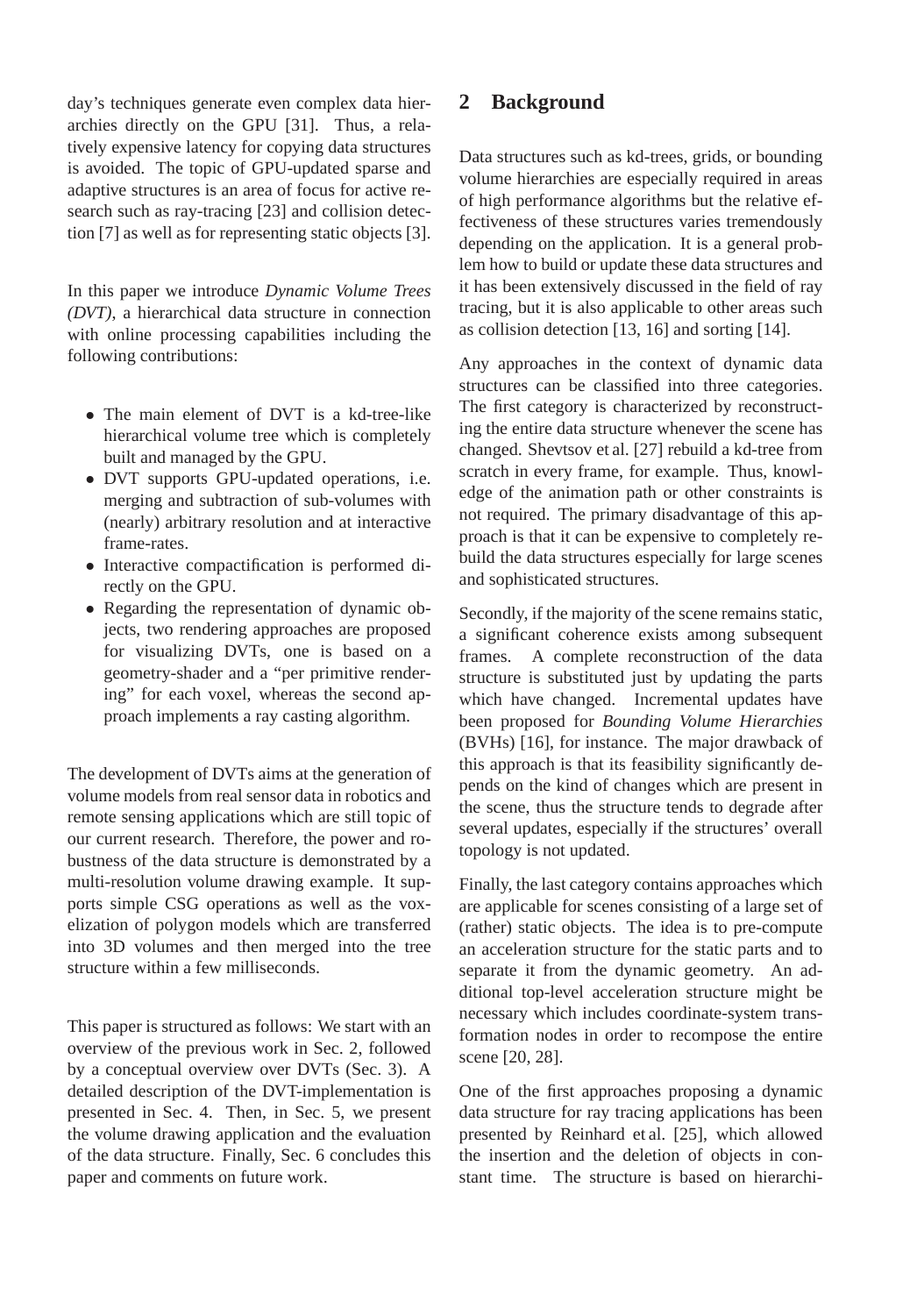cal grids which entirely ran on the CPU. While some methods were examined in order to avoid the performance limiting reconstruction of such structures [20], the first approaches started to use the GPU for graphics hardware accelerated data structures [1] but were still limited due to architectural constraints. Modern approaches run hierarchical acceleration structures such as kd-trees [6, 11, 12] and BVHs [8]. However, these approaches essentially built their structures on the CPU, and do not support any GPU-based updates. The efficient GPU-based data structures proposed by [2] and [19] still use the CPU as a memory manager instance.

In fact, Purcell et al. [24] were the first to describe an entirely GPU-updated, dynamic sparse data structure. Lefohn proposed *Glift* - a powerful library which offers generic data structures for GPUs [18]. Its dynamic and adaptive structures use the CPU only to generate GPU iterators. Dyken et al. [4] build *histogram pyramids* on the GPU and perform a marching cubes algorithm on top of it. Whereas some approaches started to use hierarchical and dynamic data structures on multi-core CPUs [22, 27, 15]. Very recently, first approaches of manipulating hierarchical structures online on the GPU have been presented. [30] build an octree structure to handle point clouds. Zhou et al. [31] construct a new kd-tree for ray tracing per frame, Lauterbach et al. [17] use a BVH for a similar task.

In contrast to this, our approach is able to represent and manage complete hierarchical volumes on the GPU and introduces further processing capacities, e.g. merging and subtraction.

# **3 Overview of Concept**

Our *Dynamic Volume Tree (DVT)* structure is situated completely on the GPU and it is only updated in those regions where changes have been made. The concept of DVTs involves a representation suited for the GPU and a set of operations which allow to modify the structure in an efficient way. In the following, the DVT is introduced by providing a conceptual overview of the method.



Figure 2: An example (in 2D) consisting of a specific tree and its corresponding spatial representation. The node stream results from a pre-order treetraversal.

## **3.1 Tree Topology**

The DVT subdivides space similar to a kd-tree. However, the splitting scheme is uniform and axisaligned: each splitting plane halves the previous block into a pair of two equal-sized sub-blocks. Subdivision is repeatedly performed along the  $x, y$ and  $z$ -axis, where the depth level of the tree may vary locally. By using a constant bounding box this spatial devision scheme assigns a fixed subspace (voxel) to each node in the binary tree. In principle, this rule can be applied to a spatial subdivision in arbitrary dimensions (see Fig. 2).

As mentioned before, we focus on the representation of geometry. Thus, only the leafs of the tree, which are defined as voxels, contain spatial information and we store values to mark the object's interior (0) and exterior (1) as leaf attributes. To improve the accuracy we can store float values within the range of  $[0, 1]$  specifying the distance of the voxel to the respective surface of the object (see Sec. 5.1 for rendering aspects). For simplification reasons, in the following we assume simple binary values to be stored in the leafs.

## **3.2 Tree Manipulation**

The modification of the DVT can be seen as an operation changing the structure and the values in the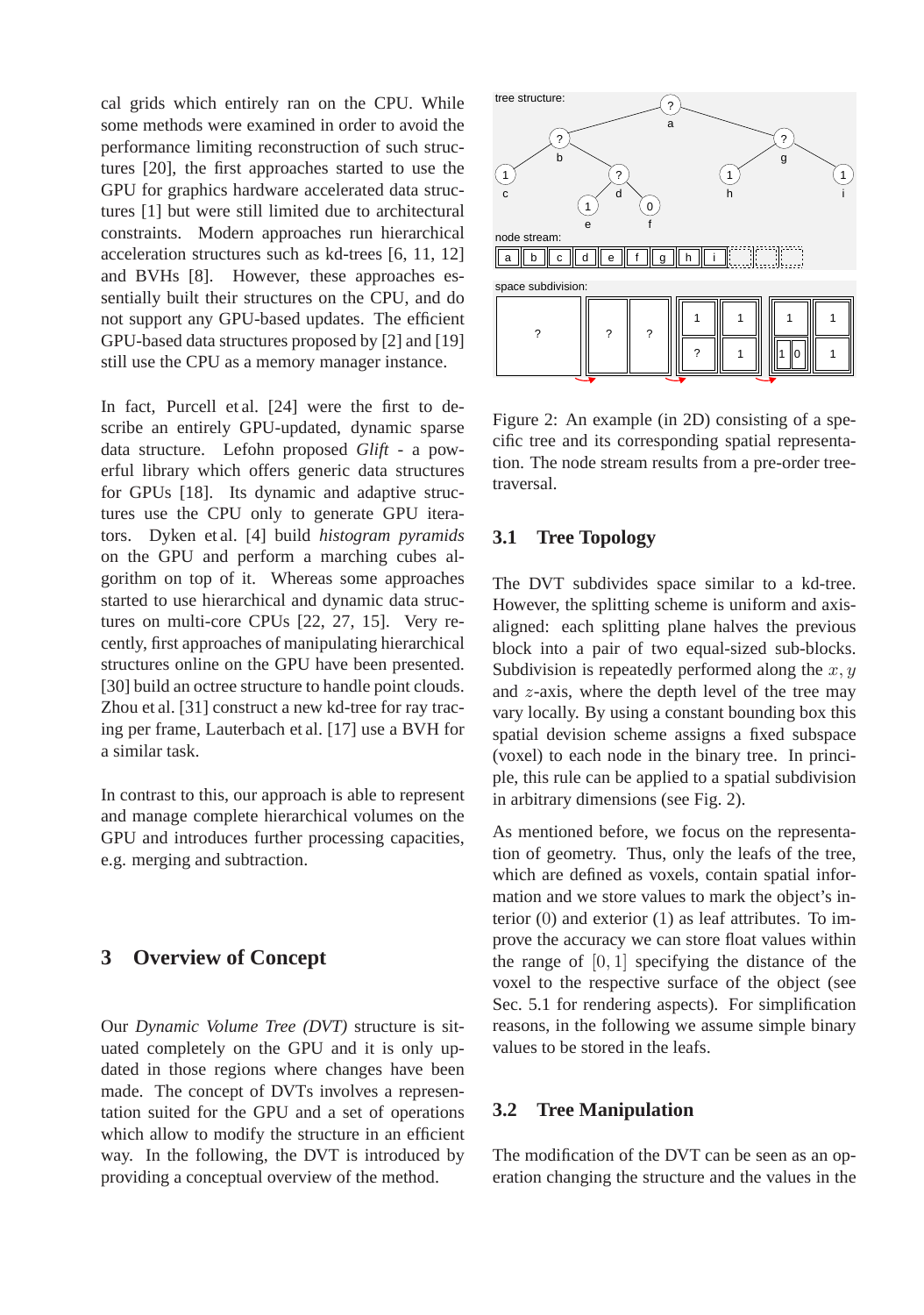

Figure 3: An example showing the result after a merge or subtract operation. The yellow-marked nodes form the input.

tree. Assuming that we have a current tree and an input tree, which may specify an implicit geometry, e.g. a sphere, or a polygonal mesh (see Sec. 4.4 for details on hierarchical geometry rasterization). Now the task is to "insert" the new tree into the current one. We support two boolean operations, i.e.

- **Merge:** The input geometry is merged with the geometry represented in the current tree.
- **Subtract:** The input geometry is subtracted from the geometry represented in the current tree.

Note that processing leafs is sufficient, i.e. both operations can be realized by writing new leafs into the current DVT-structure. Merging and subtracting are realized by reading 1s from the input stream and writing them to the current DVT as 1s and 0s respectively (see Fig. 3.) Furthermore note that the resulting DVT has the same topological structure in both cases, but it may contain redundancies. Then, an optimization pass has been designed which removes redundant subtrees (Sec. 4.3). We do not want to put any restriction on the voxels of the input tree with regard to their locations within the hierarchy which results in different sizes of voxels. This means that the locations in the tree which may be affected by a modification process are scattered arbitrarily. Thus, we face the challenge that, depending on the topology of the current tree, it may be necessary to expand or reduce complete subtrees in order to write the respective input voxels into the tree (see Fig. 3). This is achieved by performing the tree modifications iteratively, namely by adding and removing node levels locally. The iteration terminates, if no modifications are pending and when the node stream of the current DVT is not changing any more. The iteration is split up in three dataparallel passes, the *mark*, the *restructure* and the *remap* pass (see Alg. 3.1). The mark pass selects those nodes within the current DVT which need to be expanded or reduced (see Sec. 4.2.1). The depth of these marked nodes corresponds to the resolution of the respective input voxel. This information needs to be stored together with the input voxels and will later be referred to as the *target depth*. The restructure pass interprets the marked nodes and adds or removes them (see Sec. 4.2.2). Note that both operations handle subtrees despite the fact that one single level is added/removed per iteration. Adding subtrees is realized by marking newly added nodes in the next mark pass; removing subtrees is realized by removing subsequent children during the next restructure pass. Finally, the remap pass ensures a correctly pointered tree structure by resetting all pointers. This involves a two-pass routine using a temporary look-up table (see Sec. 4.2.3). The overall modification process is described in the algorithmic overview given in Alg. 3.1. A more detailed and implementation-driven explanation of the single passes involved in the algorithm, including technical aspects, is given in Sec. 4.

#### **Algorithm 3.1** *(algorithm overview)*

| 1                | do                                            |
|------------------|-----------------------------------------------|
| $\mathfrak{2}$   | // pass 1 (mark):                             |
| 3                | for each input voxel                          |
| $\overline{4}$   | if appropriate node existent in tree:         |
| 5                | update value                                  |
| 6                | else if subtree needs to be expanded/reduced: |
| $\boldsymbol{7}$ | mark node for pass 2                          |
| 8                |                                               |
| 9                | $\frac{1}{2}$ pass 2 (restructure):           |
| 10               | for each marked node $n$                      |
| 11               | if $n$ is marked for expansion                |
| 12               | add children                                  |
| 13               | if $(n$ marked for reduction)                 |
| 14               | or $(n$ has invalid parent)                   |
| 15               | set $n$ 's childrens' parent ptrs. invalid    |
| 16               | remove n                                      |
| 17               |                                               |
| 18               | $\frac{1}{2}$ pass 3 (remap):                 |
| 19               | for each node $n$ :                           |
| 20               | add node to look—up table                     |
| 21               | for each node $n$ :                           |
| 22               | read pointers from look—up table              |
| 23               |                                               |
| 24               | while $(\exists$ marked nodes)                |
| 25               | or (stream has been altered)                  |
|                  |                                               |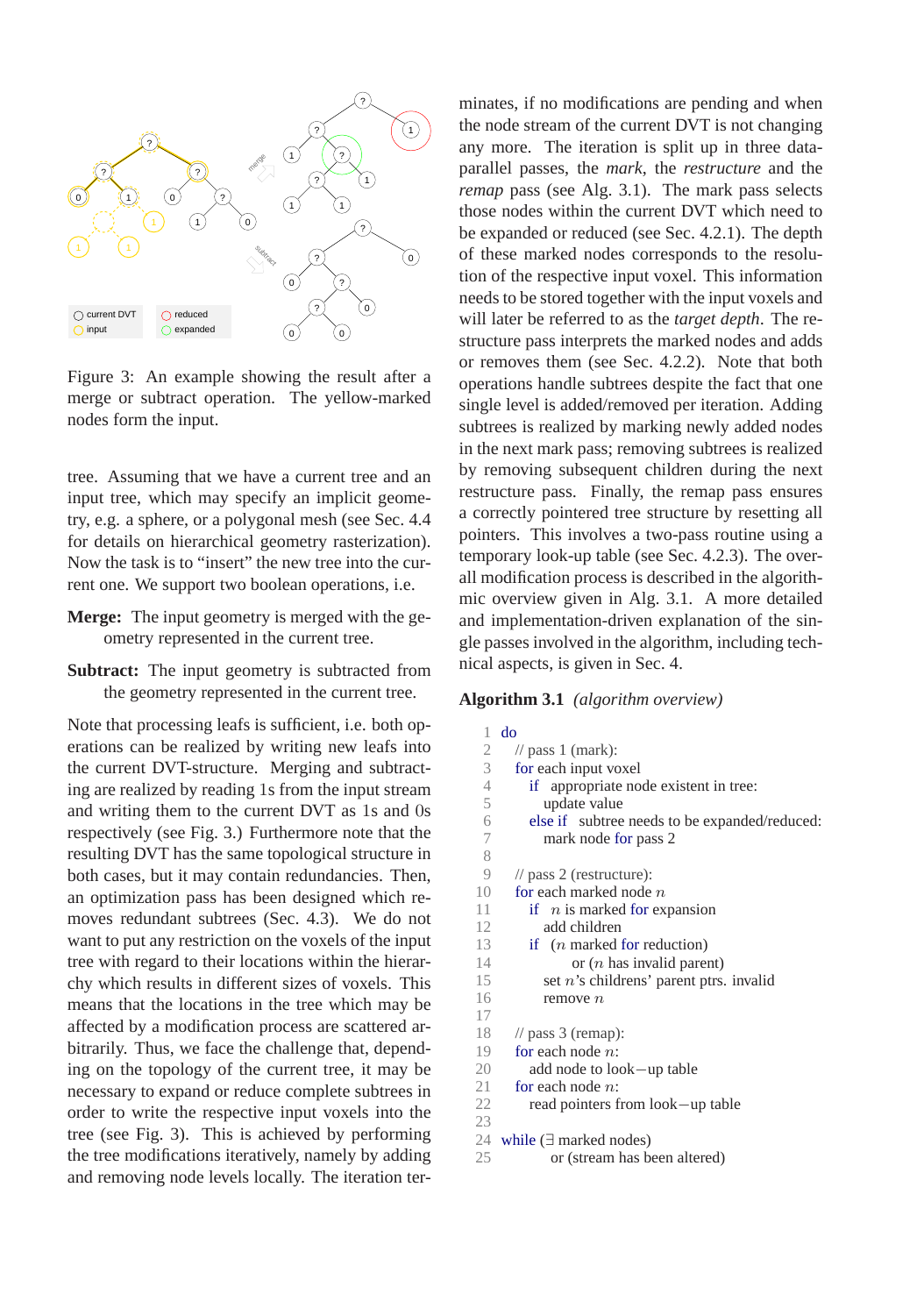# **4 Implementation**

From now on, a GPU specific view of the strategy presented in Sec. 3 is provided, i.e. Alg. 3.1 is explained in detail including all technical aspects which are necessary to realize this idea on the GPU. We have chosen to use a shader API-oriented terminology as our approach fits perfectly to the use of geometry shaders.

## **4.1 DVT Storage**

The tree is stored in three vertex streams in graphics memory. These streams can be propagated through the graphics pipeline in a single render pass. The arrangement of the node information is shown in Fig. 4.



Figure 4: Representation of the tree structure in streams. The cells belonging to one node are marked yellow.

#### **Pointer Stream**

This stream contains the pointer structure, i.e. the node's parent and children as node IDs, and the node's value. A pointer can be set to  $-1$ , meaning that it is non-existent, e.g. the parent in the case of the root or the children in the case of leaf nodes.

## **Node Stream**

This stream provides a node's spatial position and a depth value implying its level in the hierarchy. This stream information can be used for an efficient rendering without always being forced to determine each node's position.

#### **Remap Stream**

The third stream is used as a temporary container used for coding the look-up table necessary when remapping pointers (Sec. 4.2.3).

These streams are stored in q1 Position, gl\_TexCord[0] and gl\_TexCord[1] respectively. During processing, stream information can be transferred to a texture object and back by using the pixel buffer extension. This allows the algorithm to use stream processing (e.g. with the geometry shader) and rendering for scattering operations. This strategy is used to read the pointer stream through texture-fetching. To achieve a fragmentbased process, the texture object is double-buffered, thus being accessible for writing operations. From now on we will assume that all streams can be read and written as streams *or* textures, assuming that the data has been transferred appropriately before processing. The nodes of the binary tree are stored in *pre-order*. This ensures that the root node is located at the beginning of the stream and does not change its location when modifying the tree.

## **4.2 DVT Modification**

The *write* operation is the core of the DVT approach. It solves the problem of adding and removing nodes when merging a new input volume to the tree. As mentioned in Sec. 3, depending on the location of input voxels (e.g. leaf of the input DVT) the tree structure must be expanded in regions where the depth is insufficient, whereas it must be reduced at oversampled regions in order to eliminate superfluous nodes. Alg. 3.1 contains the steps necessary to realize modifications in parallel. We now reformulate the approach to the specifics of the GPU, including a workflow which can be realized by using stages of the graphics pipeline.

The workflow consists of a loop in which three passes are used: *mark*, *restructure* and *remap*. Remember that the input consists of a stream of input voxels together with their target depths. The *mark* pass selects a set of tree nodes which are affected by the input by writing special marker values into the pointer stream. The marked stream is then processed in a geometry shader pass: the restructure pass. Finally, the *remap* pass takes care of correct pointers. The three passes are repeated until nothing has to be changed any longer, i.e. if no node is marked and no node is added or removed.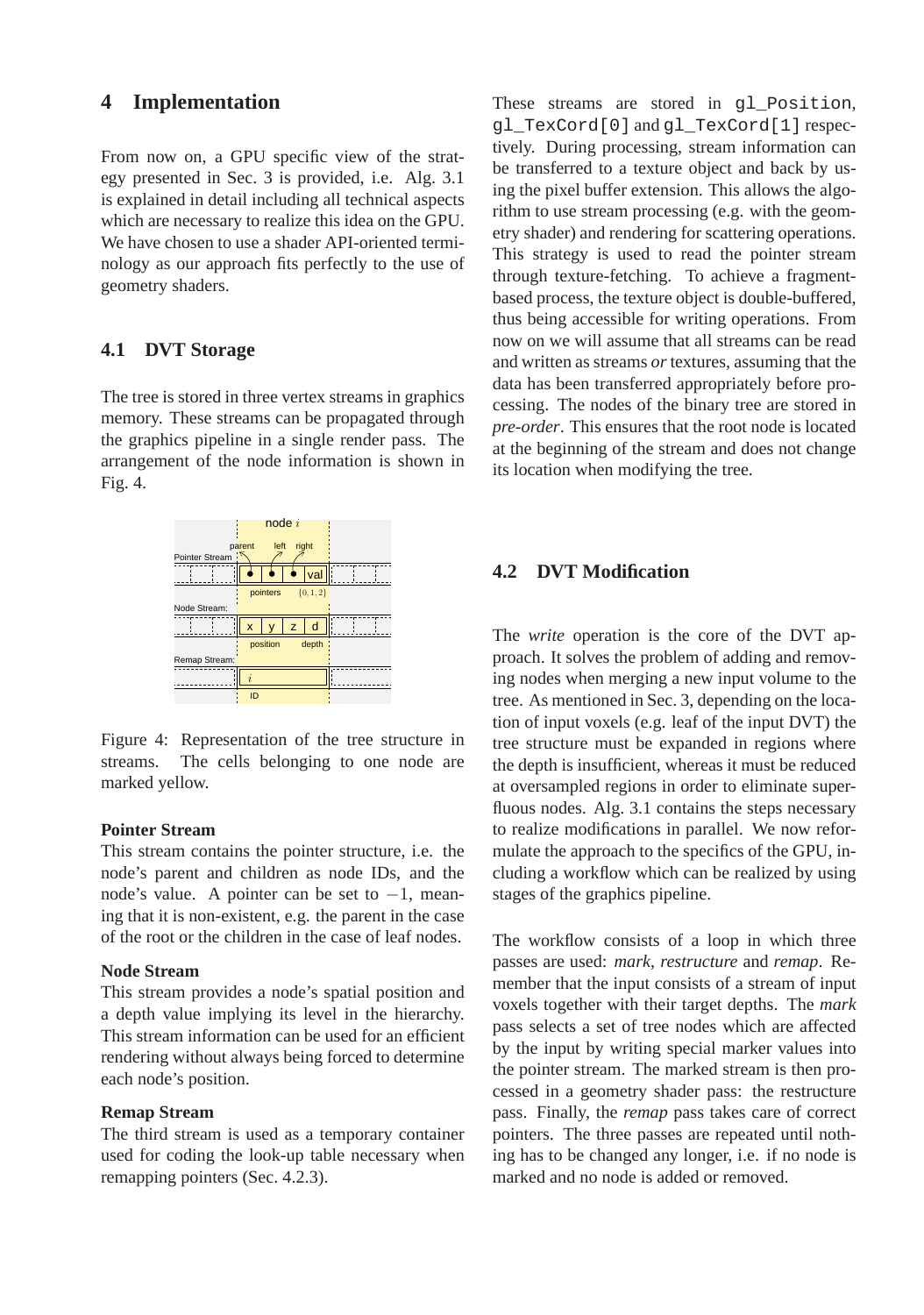### **4.2.1 Mark Pass**

The idea of the *mark* pass is to select tree nodes which are affected by a write operation. This selection is realized by a scattering approach which is implemented in a vertex shader. In order to simultaneously read from and write to the pointer stream, a double-buffered access is necessary. As only a subset of the stream nodes is changed, the output as well as the input must be initialized to the current state of the pointer stream. The actual marking is done using a scattering approach implemented in a vertex shader: The tree is traversed for each input voxel until the target depth or a leaf node is reached. The traversal follows a path defined by the voxel's spatial location and node locations. There are three cases where nodes are marked when a voxel, i.e. leaf node of the input stream at a given level ("target level"), is processed:

- 1. If in the current DVT a leaf node at target depth is reached and the value of this leaf node is different from the value of the voxel, then the voxel's value is written into the leaf node of the current DVT.
- 2. If in the current DVT a leaf node is reached at an insufficient depth, i.e. the DVT needs to be expanded, then the node is marked.
- 3. If an intermediate node is reached in the current DVT at the target depth, i.e. the tree needs to be reduced, then the node is marked.

In all other cases the current vertex is clipped by moving it out of the output stream and no value is written. Nodes are marked by subtracting a high number from the node's value. Such nodes are later unmarked by adding the same high number to the value.

#### **4.2.2 The Restructure Pass**

The *restructure* pass processes the node stream in a geometry shader. Nodes are added and removed where it is necessary. Fig. 5 shows how the removing and adding of nodes works by means of two classic examples. Both operations use a two-pass strategy: turn pointers to  $-2$  and update them in a subsequent pass.

The root of subtrees which have to be removed in the current DVT is indicated by marked intermedi-



Figure 5: Reduction and expansion of DVT.

ate nodes. Remember that the reduction needs to be performed iteratively, starting from the marked node. Since this node remains in the tree as leaf, its children are made invalid, which is indicated by setting their parent pointers to  $-2$ . Invalid nodes can be removed safely in the next restructure pass. By removing these nodes in the next pass, their children are transformed into invalid nodes again. Essentially, this realizes the iteration. In the example given on the left hand side of Fig. 5, left, two levels of nodes need to be removed underneath the marked intermediate node. The iteration stops when no change occurs anymore (after step 1d). Nodes are added at marked leaf nodes which imply insufficient depth. To add the children for this node, the geometry program emits two new vertices which, due to the pre-order sequence, are located directly after the current node. The parent-pointers of the two children nodes can be set directly as the parent is exactly the node processed currently in the shader. On the other hand, the newly added nodes do not possess a valid ID yet since the parallel stream processing does not allow to create a globally unique ID sequence. Thus, the parent pointers of the new nodes are temporarily set to −2. The next *remap* takes care of remapping the pointers and updating those pointers set to  $-2$ . This is an easy task because the children are located next to the parent node in the stream (at offsets  $+1$  and  $+2$ ).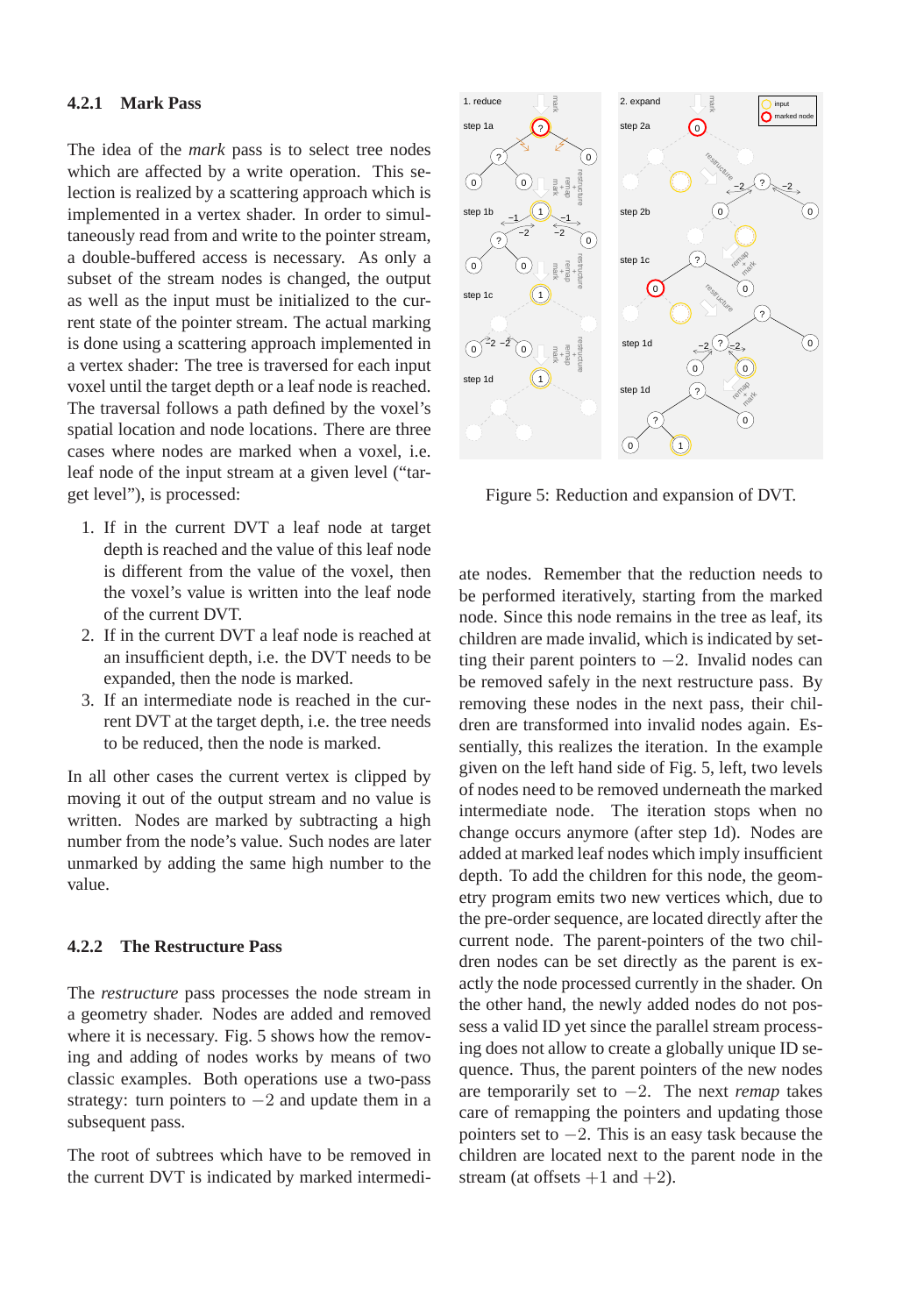

Figure 6: The remap operation. Two nodes (marked red) are removed.

## **4.2.3 The Remap Pass**

Each time the size of the node stream is altered, the pointer structure needs to be updated accordingly. The problem is that moving nodes to other stream locations implies that all pointers to these nodes must be redirected (see Fig. 6) which can be done in parallel using the following scattering-approach. Assume that each node possesses an ID corresponding to its location in the stream. One node moves from an old ID to a new ID when the stream is modified:

- 1. Render new node IDs as vertices into the remap stream. The output location of each vertex is determined by the old ID.
- 2. Process the new stream and perform the following operation: update the pointers (parent, left, right) for each node by reading the remap stream.

## **4.3 Redundancy Optimization**

After a write operation on the tree there are cases which can occur where two children or even a whole subtree hold the same value (compare with Fig. 3). These cases can be collapsed without changing the represented volume. Accordingly, the *collapse* operation solves the problem of joining two leaves (at same depth) with equal value. The operator is implemented in a geometry pass which detects superfluous successors. The parent node is set to the value of the successors and the successors themselves are removed. In order to speed-up the shader, a window of four adjacent nodes is processed by using the adjacency capability of OpenGL in connection with line strips. This avoids texture fetch and ensures best caching behaviour.

After *collapse*, a pointer remap is performed according to Sec. 4.2.3.

## **4.4 DVT generation**

In Sec. 3 we assumed that our input geometry is already given as DVT. Even though the rasterization of 3D objects is a research field by its own, we make some remarks on how to generate DVTs for objects.

## **Voxelization of Polygon Meshes**

A simple, yet potentially exhaustive technique is to rasterize an object on a a certain tree level and apply the optimization technique from Sec. 4.3 (see also [5]). Potentially, this requires a huge amount of data and time since the DVT has to be fully instantiated at the predefined level. We use an algorithm similar to [29] which uses clipping planes and frontand back-face rendering to generate slices which are rendered to a 3D texture. The result is a binary solid voxel model, the quality of which is depending on the volume resolution of the 3D texture.

## **Hierarchical Rasterization**

A more effective approach directly works in a hierarchical manner. The hierarchical rasterization provided in Alg. 4.1 creates a temporary node stream containing a hierarchical description of the object to be written into the global structure. The stream is constructed in a loop where each iteration adds one depth level. Thus, the strategy can be seen as a refinement of the hierarchy from coarse (only the root node) to a specific target depth which is given as input parameter. A special marker is used to identify nodes which do not need to be refined again, so-called *finished* nodes. It has to be noted that this algorithm heavily depends on the inside/outside/boundary detection for a given geometry in order to be rasterized hierarchically. For implicit geometries, this functionality can easily be realized using the inherent distance measure, whereas polygonal meshes require more sophisticated techniques.

**Algorithm 4.1** *(hierarchical rasterization)*

|   | 1 initialize a stream with root node of value 1                     |
|---|---------------------------------------------------------------------|
|   | 2 for each depth $d \in \{0, \ldots, d_{\text{target}}\}\$          |
| 3 | for each non- $\hat{t}$ <i>nished</i> stream node $n$               |
| 4 | if $n$ is outside the object:                                       |
| 5 | discard $n$                                                         |
| 6 | else if <i>n</i> is inside the object, or $d = d_{\text{target}}$ : |
|   | mark $n$ as <i>finished</i>                                         |
|   |                                                                     |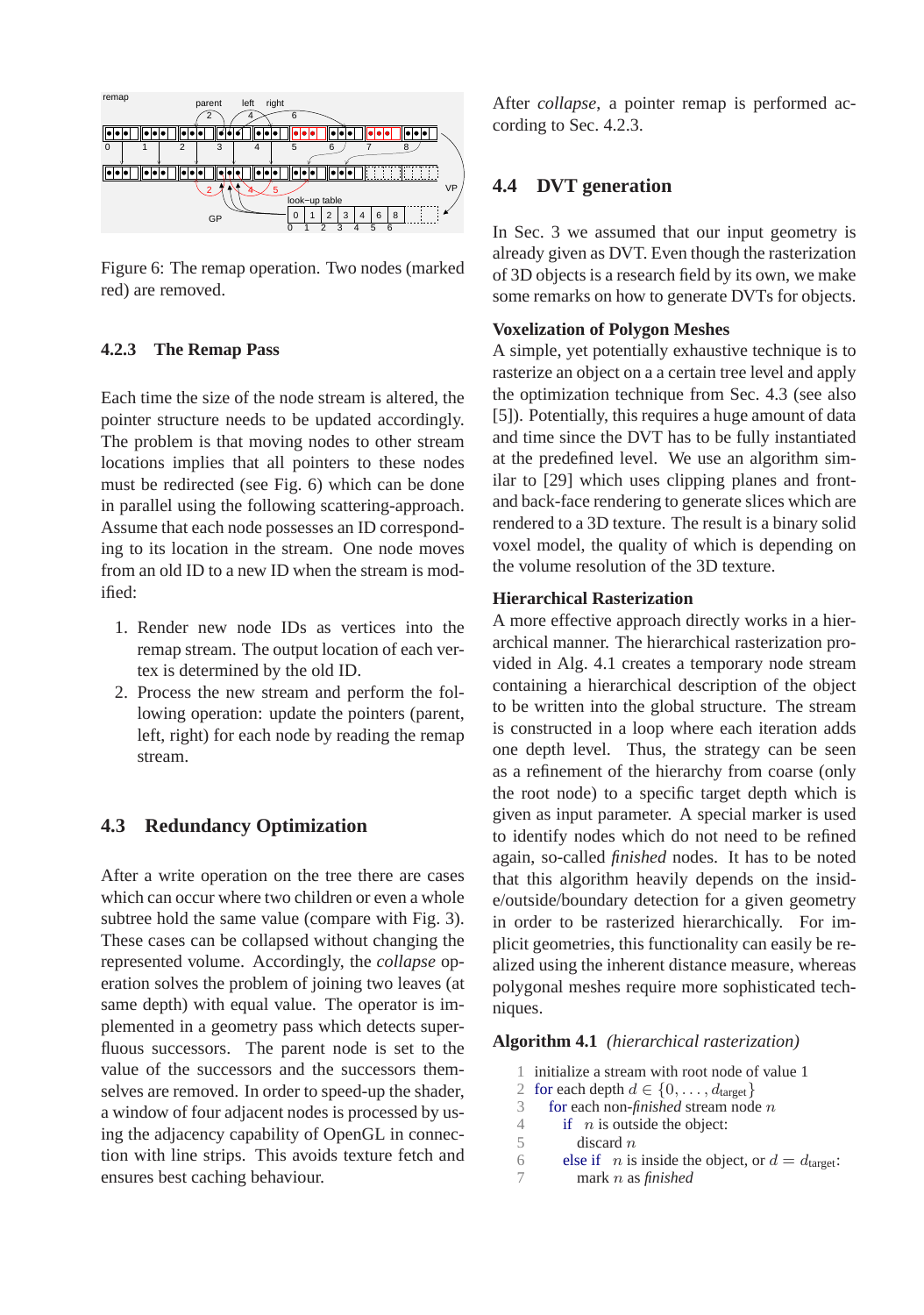- 8 else if  $n$  crosses the object's surface<br>9 subdivide  $n$  by adding 2 children to
- subdivide  $n$  by adding 2 children to stream
- 10 process the new stream according to Sec. 3.2

#### **Sub-Voxel Accuracy**

As mentioned in Sec. 3.1, we may also store float values which specify the distance of the voxel center to the exact object's surface. Computing this distance depends on the type of geometry, e.g. for implicit geometries it is rather straight forward. To keep the memory consumption low, this is applied only to voxels close to the surface, i.e. within a narrow band. This leads to a representation of the object as a signed distance field and allows rendering of the surface at sub-voxel accuracy as shown in Sec. 5.1.

## **5 Results and Analysis**

In this section we demonstrate the application of the DVT by presenting a multi-resolution volume drawing example and a performance analysis. For visualization purpose we propose two rendering approaches.

### **5.1 Rendering**

The following visualization approaches are examples of how DVTs can be traversed in order to render the information of the leaf nodes at interactive frame-rates. Due to the hierarchical structure, both approaches implicitly implement an empty-space skipping similar to [26].

## **Primitive Rendering**

This rendering approach uses the graphics hardware's geometry shader. The node stream is processed by a geometry program which renders a geometric primitive, e.g. a cube, for each voxel which is marked as the object's interior (see Fig. 1(a) and 1(b)). The voxel's spatial representation can easily be calculated by identifying its position in the DVT, i.e. by taking the depth value of the node stream into account. The geometry shader's processing speed is affected by the increasing number of nodes which can be reduced by the redundancy optimization. The approach skips the empty space as the geometric primitives adapt exactly their spatial regions corresponding to the voxel size. Its complexity scales with the number of nodes  $n$  which are to process with  $O(n)$  rather than with the number of pixels of the output image.

### **Ray Casting**

This approach implements a ray casting algorithm similar to [9] as a fragment program. The DVT is traversed for each pixel of the target image. All the voxels along a viewing ray are traced for further evaluation. If a voxel does not fit the criterion for the object's interior, it is skipped and the next voxel along the ray is processed. The first hit of a voxel of the object's interior represents its surface. Its complexity with  $O(p)$  depends on the number of pixels  $p$  of the resulting image which initiate the DVT-traversals along the viewing rays.

In Sec. 4.4 we refer to the storage of float values. This feature can be utilized in order to improve the visual appearance of the tree's rendering. The information can be applied to the calculation of shading algorithms, e.g. the computation of gradients at sub-voxel level visibly improves the phong shading (see Fig.  $1(c)$ ).

### **5.2 Volume Drawing**

We demonstrate an interactive volume drawing application that stores the drawing in a DVT which is entirely maintained and updated on the GPU (see Fig. 1(a)). The application is well suited to show the performance of the hierarchical data structure. The data can be *drawn* into the DVT with a nearly arbitrary effective draw-resolution that is only constrained by the hardware's floating point precision. Its size is bounded by the GPU memory. The brush mode  $b_{\text{mode}} \in \{\text{surface}, \text{solid}\}\$ , the brush size  $b_{\text{size}}$ as well as the brush's current voxel size  $v<sub>size</sub>$  are adjustable by the user.  $v_{\text{size}}$  defines the target depth of the tree where the current drawing is written to. The application catches drawing events at 60fps and processes the data immediately. Thus, the application provides an interactive feedback while drawing in 3D space. Additionally, the application provides an interface for the voxelization of polygonal meshes which can be processed by the DVT.

We maintain highly interactive rates during the drawing process. In particular, the frame rates depend on the number of nodes which are currently to be processed as well as the fill-level of the DVT.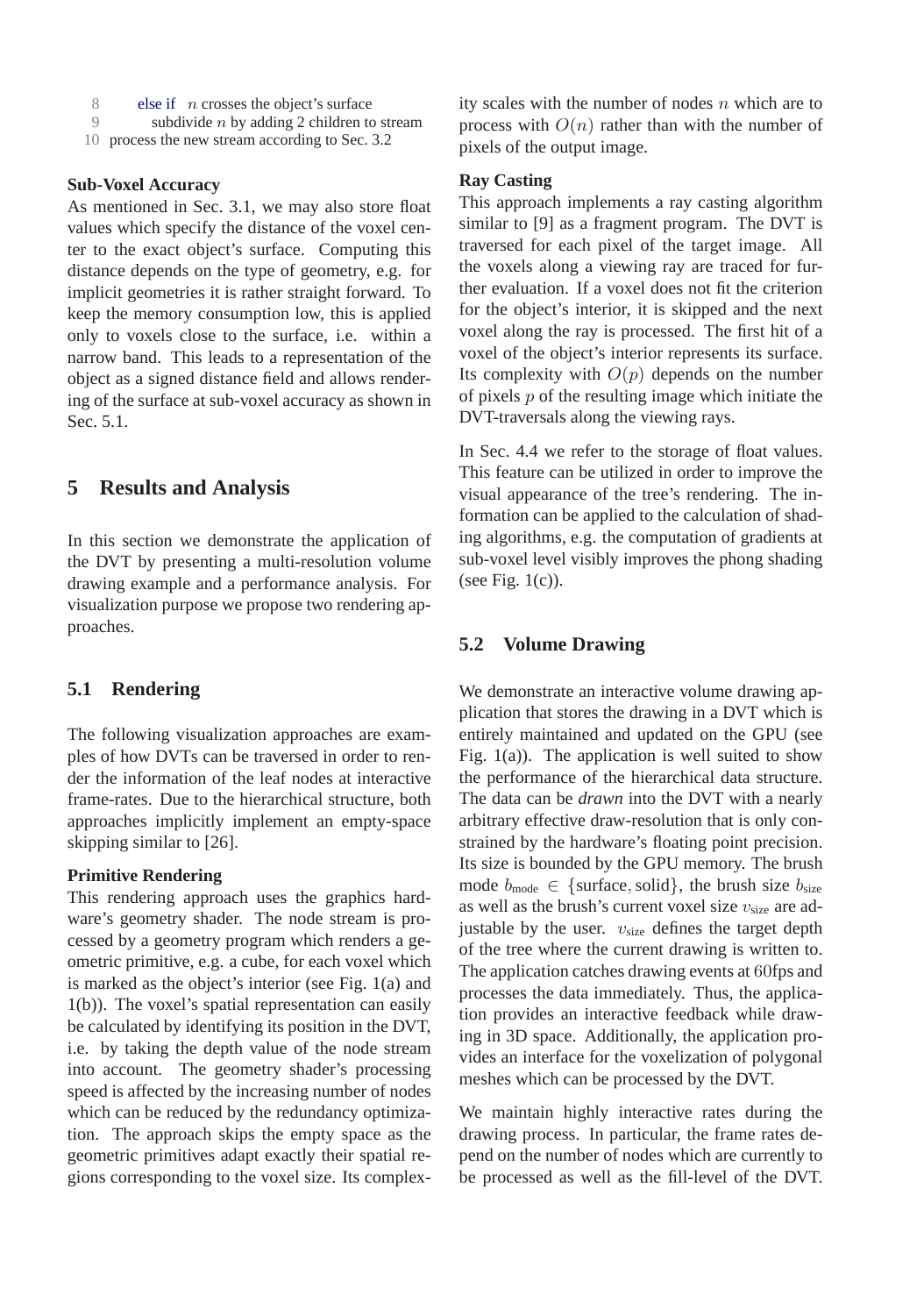

Figure 7: Performace-comparison of different strategies using the write and collapse operations (see Sec. 5.3 for legend's abbreviations). A torus is drawn in 120 steps (x-axis). In 7(a) the time for writing the new data into the DVT is measured in milliseconds (y-axis). 7(b) displays the total number of nodes (fill-level) during the drawing.

With regard to the boolean operations *merge* and *subtract*, DVTs can not only add new data to the structure but provide a feature to carve data out. Please see the accompanying video for live demos.

## **5.3 Performance Analysis**

The volume drawing application presented in the previous section has been used to analyze the performance of DVTs. The application is tested on an Intel Dual Core 2.67GHz CPU with a NVIDIA GeForce GTX 280 (1024MB) graphics card. The upper bound for the number of nodes is set to  $n_{\text{max}}$  =  $2^{21}$ . The test set-up automatically draws a torus with  $b_{\text{size}} = 0.04$ ,  $v_{\text{size}} = \frac{1}{512}$  and  $b_{\text{mode}} =$ solid in four different ways:

- 1. Drawing with no redundancy optimization and no hierarchical rasterization (*NO*),
- 2. drawing with redundancy optimization enabled and no hierarchical rasterization (*RO*),
- 3. drawing with hierarchical rasterization enabled (*HR*),
- 4. and drawing with both redundancy optimization and hierarchical rasterization enabled (*ROHR*).

The construction of the torus is done by moving the brush 120 steps in a circular shape with a stepwidth of 3 degrees (see Fig.  $1(c)$ ). The results of the measurements of DVT modifications, i.e. performing write and collapse operations, are displayed in Fig. 7(a) and 7(b). The best performance is achieved by enabling the redundancy optimization as well as the hierarchical rasterization which performs the collapse operation every 10th step as indicated by the respective peaks in the time measurement (see RO and ROHR in Fig. 7(a)). The effect of the redundancy optimization is also illustrated by the decreasing number of nodes after each iteration (see RO and ROHR in Fig. 7(b)). The continuous ups and downs of each plot in Fig. 7(a) are explained easily: the tree does not need to be expanded in certain regions during each write operation as previous write operations may have expanded the tree already at the specific target depth. This results in a better performance and thus in a better time measurement.

The scalability of our highly parallel DVT implementation is examined by disabling processing units of the graphics hardware. Similar to [31] we use the NVStrap-driver in RivaTuner [21] in order to reduce the number of processors of a Geforce 8800 GTX since the NVStrap can not be applied to G90 chipsets of the latest NVIDIA GPUs. The running time of the write operation is scalable to a great extend. However, its scalability is sublinear due to the constant overhead in API management (see Table 1).

## **5.4 Discussion**

#### **Alternative Implementation Technique**

Our current DVT-version is implemented using *Shader Model 4 (SM4)*-capabilities of the graphics hardware as described in the previous sections,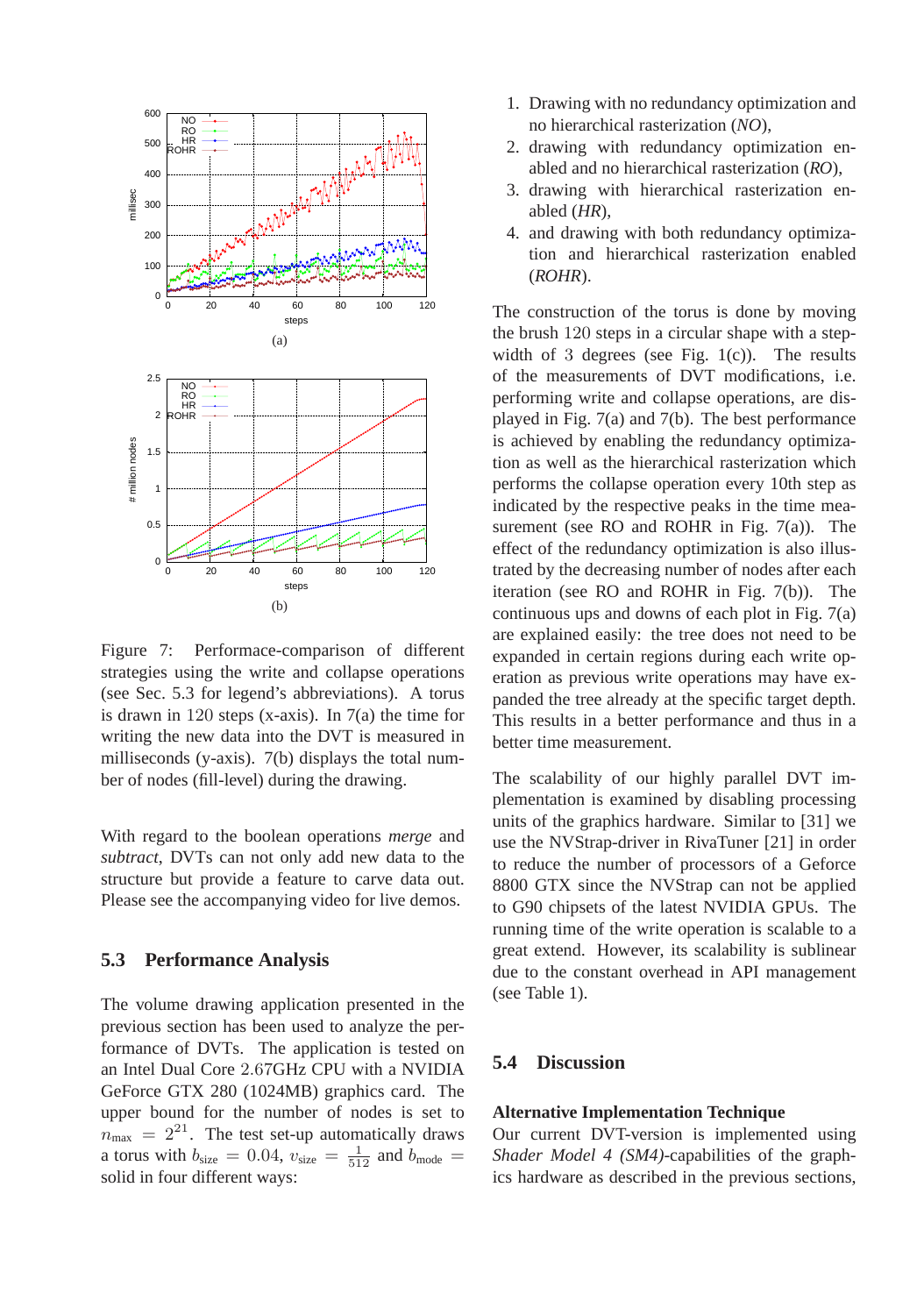| #process        | 16       | ററ<br>⊿ں | 48               | 64    | $_{80}$ | 96    | 119      | 128   | speed-up |
|-----------------|----------|----------|------------------|-------|---------|-------|----------|-------|----------|
| 171.751 nodes   | $474$ ms | $254$ ms | 185ms            | .49ms | 131ms   | 120ms | 13ms     | 107ms | 4.43     |
| 1.232.589 nodes | 4086ms   | 2100ms   | $1444 \text{ms}$ | 120ms | 938ms   | 816ms | $773$ ms | 669ms | 0.11     |

Table 1: Scalability of the DVT's write operation on a GeForce 8800 GTX graphics card. The last column shows the speed-up of the use from 16 to 128 processors while inserting a certain number of nodes into the DVT.

which are based on the execution of shader programs. We have chosen to take the shader-based approach because its stream processing capabilities (e.g. with the geometry shader) are extensively used in our algorithms. In addition to this, we do not use any shared memory functionality and thus we do not require the latest graphics hardware.

We compared the stream processing capabilities between SM4 and CUDA for performance reasons. The stream expansion and compaction algorithms [10] have been implemented for DVTs and compared to the geometry program usage with its transform feedback feature. In contrast to Dyken et al. [4], who have noticed a slightly better performance of their OpenGL implementation over the CUDA approach, our results show no significant difference.

### **Comparison**

In contrast to former spatial data structures the DVT focuses on a new multi-resolution spatial volume representation. This difference makes it rather difficult to do a direct comparison with well known acceleration structures mostly used in the area of ray tracing without integrating these data structures into the same application. However, Zhou et al. [31] construct a kd-tree on graphics hardware for ray tracing as well as photon mapping for dynamic scenes. The kd-tree is build from scratch for every frame, similar to Lauterbach et al. [17] who rebuild their BVH for each frame. In spite of the similarities of GPU managed spatial data structures, we point out that our approach merges and subtracts complete sub-volumes at interactive frame-rates.

Similar to our kd-tree-like structure, Zhou et al. [30] build an octree-structure in real-time on the GPU to handle point clouds. New points can be inserted into the hierarchy and the respective object surface is reconstructed. Basic boolean operations are also supported by computing implicit functions for the surface. However, the DVTs can handle data in a nearly arbitrary resolution, i.e. target depth, and the values of the data structure do not have to be sorted before processing.

In general, a quantitative comparison of the data structures is difficult due to the different fields of applications.

## **6 Conclusion**

With this paper we have presented a new adaptive hierarchical volume data structure, namely the *Dynamic Volume Tree (DVT)*, which runs entirely on the GPU and can be modified interactively. The kdtree-like hierarchical structure is completely built and managed by the GPU and supports boolean operations for the merging and subtraction of subvolumes with nearly arbitrary resolution at interactive frame-rates. We have also presented two rendering approaches. The tree is integrated into a volume drawing application for multi-resolution drawing in real-time.

There are several directions for future investigation. A sophisticated solution for an hierarchical rasterization of polygonal meshes is still pending as the rasterization of an object on a predefined level of detail requires a huge amount of data for the DVT's fully instantiation. We also intend to implement a bricking support for a dynamic allocation and the management of several DVTs in a single application. Future potential is seen for the CUDA implementation of DVTs since the complexity of the program structure decreases significantly. Upcoming architectures such as Larrabee with its high number of cores should exploit the tree's parallel scalability and may be worth investigating further. With regard to applications, we are working on the use of DVTs for the online generation of volume models from real sensor data, e.g. in robotics and remote sensing applications. The application of DVTs for real-time GPU ray tracing could also be an interesting topic for further investigation.